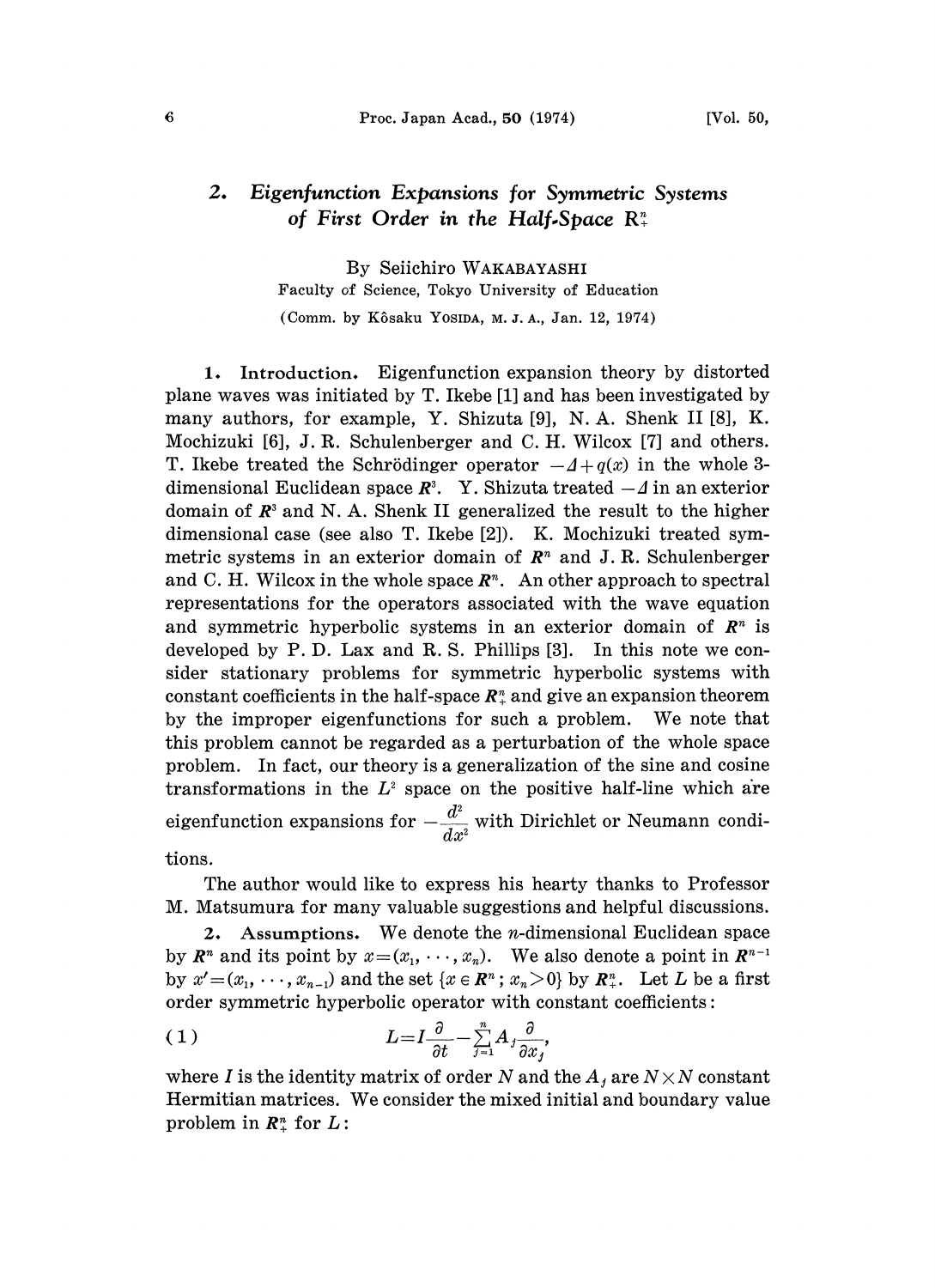(2) 
$$
L[u(t, x)] = f(t, x), \t t > 0, x \in \mathbb{R}^{n}_{+},
$$

$$
u(0, x) = u_{0}(x), \t x \in \mathbb{R}^{n}_{+},
$$

$$
B u(t, x)|_{x_{n}=0} = 0, \t t > 0,
$$

where  $u(t, x)$ ,  $f(t, x)$  and  $u_0(x)$  are vector-valued functions whose values lie in the N-dimensional complex space  $C^N$  and B is an  $l \times N$  constant matrix with rank l. Replacing  $u(t, x)$  and  $f(t, x)$  in (2) by  $e^{i \sigma t} v(x)$  and  $-ie^{i\alpha t}g(x)$ , respectively, we obtain the corresponding stationary problem:

(3) 
$$
(A - \sigma I)v(x) = g(x), \qquad x \in \mathbb{R}^n_+,
$$

$$
Bv(x)|_{x_n = 0} = 0,
$$

where

$$
(4) \hspace{3.1em} A = \frac{1}{i} \sum_{j=1}^{n} A_j \frac{\partial}{\partial x_j}.
$$

Put

$$
(5) \t A(\eta) = \sum_{j=1}^n \eta_j A_j,
$$

(6) 
$$
M(\xi; \lambda) = A_n^{-1} \Big( \lambda I - \sum_{j=1}^{n-1} \xi_j A_j \Big),
$$

where we assume that  $A_n$  is non-singular and  $\eta_j, \xi_k$  ( $1\leq j\leq n, 1\leq k\leq n$  $n-1$ are real parameters and  $\lambda$  is a complex parameter. Put

(7) 
$$
P(\lambda, \eta) = \det (\lambda I - A(\eta)) = \det (-A_n) \det (\tau I - M(\xi; \lambda)),
$$

where 
$$
\eta = (\eta_1, \dots, \eta_n) = (\xi_1, \dots, \xi_{n-1}, \tau)
$$
. Let  
\n(8)  $P(\lambda, \eta) = Q_1(\lambda, \eta)^{m_1} \dots Q_q(\lambda, \eta)^{m_q}$ 

$$
(8) \tP(\lambda, \eta) = Q_1(\lambda, \eta)^{m_1} \cdots Q_q(\lambda, \eta)^m
$$

where  $\eta = (\eta_1, \dots, \eta_n) = (\xi_1, \dots, \xi_{n-1}, \tau)$ . Let<br>
(8)  $P(\lambda, \eta) = Q_1(\lambda, \eta)^{m_1} \cdots Q_q(\lambda, \eta)^{m_q}$ <br>
be the factorization of the homogeneous polynomial  $P(\lambda, \eta)$  in  $(\lambda, \eta)$  into powers of distinct factors  $Q_i(\lambda, \eta)$  which are irreducible over C.  $P(\lambda, \eta)$ is monic as a polynomial in  $\lambda$ . Thus  $Q_i(\lambda, \eta)$  may be uniquely defined, apart from their order, by requiring that they also be monic in  $\lambda$  and  $Q_i(\lambda, \eta)$  are homogeneous. Put

$$
(9) \tQ(\lambda, \eta) = Q_1(\lambda, \eta) \cdots Q_q(\lambda, \eta).
$$

Definition 1. The operator  $L$  is called uniformly propagative if the roots  $\lambda_j(\eta)$ ,  $1 \leq j \leq \mu$ , of  $Q(\lambda, \eta) = 0$  satisfy the following conditions:

(i)  $\lambda_j(\eta)$ ,  $1 \leq j \leq \mu$ , are distinct for  $|\eta|=1$ .

(ii)  $\lambda_j(\eta)=0$  for any  $\eta \in \mathbb{R}^n$  if there exists some  $\eta$  with  $|\eta|=1$  such that  $\lambda_i(\eta)=0$ .

Here  $\mu$  denotes the degree of  $Q(\lambda,\eta)$  with respect to  $\lambda$  and  $|\cdot|$  the Euclidean norm (see, [4] and [10]).

Let  $E^{\dagger}(\xi; \lambda)$  be the subspace of  $C^N$  spanned by the root vectors corresponding to the characteristic roots of the matrix  $M(\xi; \lambda)$  with positive imaginary part.

Now we state precisely the assumptions that we impose on  $L$  and  $B$ :

 $(L.1)$  The operator L is uniformly propagative.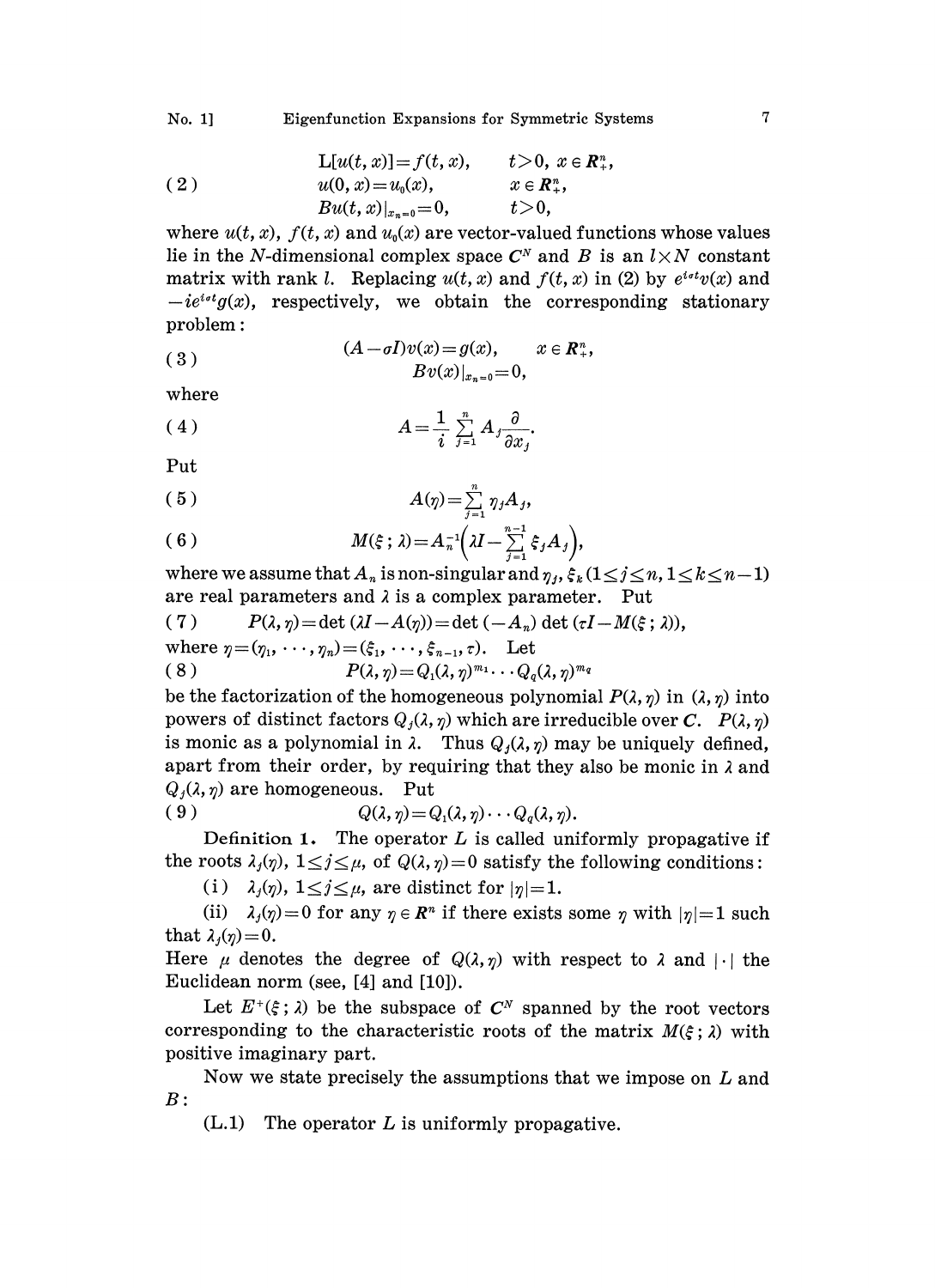(L.2) The operator A is elliptic, i.e.,  $P(0, \eta) \neq 0$  for any  $\eta \in \mathbb{R}^n$ with  $|\eta| = 1$ .

(L.3) For any real  $\lambda \neq 0$  and any  $\xi \in \mathbb{R}^{n-1}$  the real roots of  $Q(\lambda, \xi, \tau)$ (L.3) For any real  $\lambda \neq 0$  and any  $\xi \in \mathbb{R}^{n-1}$  the real roots of  $Q(\lambda, \xi, \tau)$ <br>= 0 with respect to  $\tau$  are at most double and the number of the real double roots for arbitrarily fixed  $(\lambda, \xi) \neq (0, 0)$  is at most one.

 $(B.1)$  The boundary matrix  $B$  is minimally conservative, i.e.,  $A_n \zeta \cdot \bar{\zeta} = 0$  for any  $\zeta \in \mathcal{B}$  = ker  $B^0 \subset C^N$  and if  $\mathcal C$  is a subspace of  $C^N$  such that  $\mathcal{E} \supseteq \mathcal{B}$  and  $A_n \zeta \cdot \bar{\zeta} = 0$  for any  $\zeta \in \mathcal{E}$ ,  $\mathcal{B} = \mathcal{E}$  holds. Here  $x \cdot y$ ,  $x, y \in C^N$ , denotes the real inner product.

(B.2)  $E^+(\xi : k) \cap \mathcal{B} = \{0\}$  holds for any  $\xi \in \mathbb{R}^{n-1}$  and any real k with  $k \neq 0$ .  $|\xi| + |k| \neq 0.$ 

Remark 2. The conditions (L.1) and (L.2) imply that the distinct characteristic roots  $\lambda_i(\eta)$ ,  $1 \leq j \leq \mu$ , of the matrix  $A(\eta)$  have constant multiplicities and that  $\mu$  is even. Thus we put  $\mu=2\rho$  and can label  $\{\lambda_i(\eta)\}\$ in decreasing order:

(10) 
$$
\lambda_1(\eta) > \lambda_2(\eta) > \cdots > \lambda_\rho(\eta) > 0 > \lambda_{\rho+1}(\eta) > \cdots > \lambda_{2\rho}(\eta),
$$

$$
\lambda_{j+\rho}(\eta) = -\lambda_{\rho-j+1}(-\eta), \qquad 1 \le j \le \rho.
$$

Moreover we see that N is even. Thus we put  $N=2m$ . The condition (B.1) implies that  $l=m$ .

Remark 3. It follows from the condition (B.1) that the operator A defined on  $D = \{f \in \mathcal{C}_{L^2}^1(\mathbb{R}^n) : Bf|_{x_{n+1}} = 0\}$  by (4) is essentially selfadjoint in  $L^2(R^n_+) \equiv (L^2(R^n_+))^{2m}$ . Here  $\mathcal{E}_{L^2}^s(R^n_+)$  denotes the space of vectorvalued functions whose derivatives of order up to and including <sup>s</sup> belong to  $L^2(R_+^n)$ . We denote the self-adjoint extension of A by the same latter.

**Remark 4.** The condition  $(L.2)$  implies that the matrices  $A_i$ ,  $1 \leq j \leq n$ , are non-singular.

3. Eigenfunctions. Let  $G(x, y; \lambda)$  be the Green function for  $(A-\lambda)$ , Im $\lambda \neq 0$ , constructed in [5]. We define projections  $P_{j}(\eta)$ ,  $1 \leq j \leq 2\rho$ , by

(11) 
$$
P_j(\eta) = \begin{cases} \frac{1}{2\pi i} \int_{| \lambda - \lambda_j(\eta) | = \delta} (\lambda I - A(\eta))^{-1} d\lambda, & \eta \neq 0, \\ 0, & \eta = 0, \end{cases}
$$

where  $\delta$  is chosen sufficiently small such that the set  $\{\lambda; |\lambda - \lambda_i(\eta)| \leq \delta\}$ contains no roots of  $Q(\lambda, \eta) = 0$  except  $\lambda_i(\eta)$ .

Definition 5. Let Im  $\lambda \neq 0$ ,  $x \in \mathbb{R}^n$  and  $\eta \in \mathbb{R}^n$ . Define

(12)  $\psi_i(x, \eta; \lambda) = \overline{\mathcal{F}}_v[G(x, y; \lambda)](\eta)(\lambda_i(\eta)-\lambda)P_i(\eta),$ 

(13)  $\psi^*_i(x, \eta) = \psi_j(x, \eta; \lambda_j(\eta) \pm i0), \qquad 1 \leq j \leq 2\rho.$ 

Here we define  $G(x, y; \lambda) = 0$  for  $x \in \mathbb{R}^n_+$  and  $y \notin \mathbb{R}^n_+$  and  $\mathscr{F}_y[f(y)](\eta)$ denotes the conjugate Fourier transform of  $f(y)$  in  $\mathcal{S}'$  which consists of the temperate distributions.

<sup>1)</sup> ker B denotes the subspace  $\{\zeta \in C^N; B \zeta = 0\}.$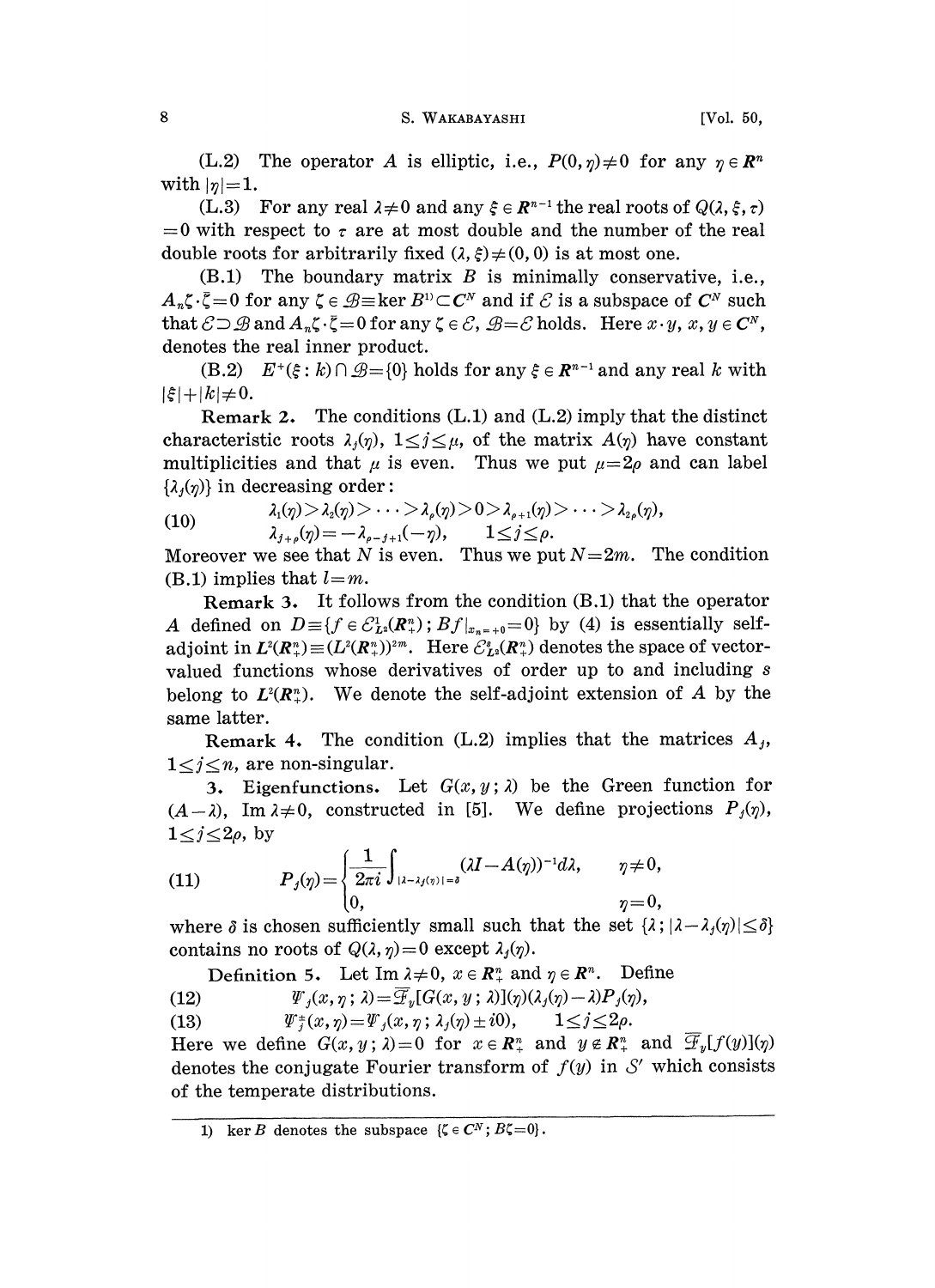It follows from a representation formula of  $G(x, y; \lambda)$  that  $\psi^*(x, \eta)$ are well-defined for every  $x \in \mathbb{R}^n$  and almost every  $\eta \in \mathbb{R}^n$ .  $\psi_i^*(x, \eta)$  are (improper) eigenfunctions for the operator  $A$ , i.e., they satisfy  $A_x \Psi_i^{\pm}(x, \eta) = \lambda_i(\eta) \Psi_i^{\pm}(x, \eta)$  and  $B \Psi_i^{\pm}(x, \eta)|_{x_n=0} = 0$ .

## 4. Expansion theorem.

**Theorem 6.** Let the conditions  $(L.1) \sim (L.3)$  and  $(B.1)$ ,  $(B.2)$  be satisfied.

(i) For all  $f \in L^2(\mathbb{R}^n_+)$  the following expansion formula holds:

(14) 
$$
f(x) = \sum_{j=1}^{2\rho} \int_{R^n} \Psi_j^*(x,\eta) \hat{f}_j^*(\eta) d\eta,
$$

(15) 
$$
\hat{f}_j^{\pm}(\eta) = \int_{R_+^n} \Psi_j^{\pm}(x, \eta)^* f(x) dx.
$$

Here the integrals (14) and (15) are taken in the sense of limit in the mean.

(ii)  $f \in D(A)^{2}$  if and only if  $\hat{f}_j^{\pm}(\eta)$ ,  $\lambda_j(\eta) \hat{f}_j^{\pm}(\eta) \in P_j(\eta) L^2(\mathbb{R}^n)$  $\equiv \{f(\eta) \in L^2(\mathbb{R}^n) : P_j(\eta)f(\eta) = f(\eta)\}, \ 1 \leq j \leq 2\rho.$  Then we have

(16) 
$$
(Af)(x) = \sum_{j=1}^{2\rho} \int_{R^n} \lambda_j(\eta) \Psi_j^{\pm}(x, \eta) \hat{f}_j^{\pm}(\eta) d\eta,
$$

(17) 
$$
(Af)^{\wedge +}_{j}(p) = \lambda_{j}(p)\hat{f}^{+}_{j}(p).
$$
From our proof of the above expression the

From our proof of the above expansion theorem we can see that  $\sigma(A) = \sigma_{ac}(A) = \mathbb{R}^{1}$ , where  $\sigma(A)$  and  $\sigma_{ac}(A)$  denote the spectrum and the absolutely continuous spectrum of A, respectively. Moreover we can obtain the explicit representations of the eigenfunctions  $\psi^*_{i}(x, \eta)$ . Let  $\Phi_j: L^2(\mathbb{R}^n_+) \to L^2(\mathbb{R}^n)$  be the mappings defined by<br>
(18)  $\Phi_j^* f = \hat{f}_j^*$  for all  $f \in L^2(\mathbb{R}^n_+), \quad 1 \leq j \leq 2\rho$ .

(18) 
$$
\Phi_j^* f = \hat{f}_j^* \quad \text{for all } f \in L^2(\mathbb{R}^n_+), \quad 1 \leq j \leq 2\rho.
$$

Put

$$
\Phi \equiv \sum_{j=1}^{2\rho} \Phi_j^{\pm}.
$$

Then we can prove that  $\Phi_j^*$  and  $\Phi^*$  are isometries and give explicitly the ranges of  $\Phi_j^*$  and  $\Phi^*$ .<br>5. Outline of proof. The self-adjoint operator A admits a the ranges of  $\Phi_i^{\pm}$  and  $\Phi^{\pm}$ .

5. Outline of proof. The self-adjoint operator A admits <sup>a</sup> uniquely determined spectral resolution:

(20) 
$$
A = \int_{-\infty}^{\infty} \lambda dE(\lambda),
$$

where  ${E(\lambda)}_{-\infty < \lambda < \infty}$  denotes the right-continuous spectral family of A. Then it follows from the Stieltjes inversion formula that for  $f \in \mathcal{D}(R_+^n)^3$ and  $a\leq b$ 

(21) 
$$
\left\{ \left\{ \frac{E(b) + E(b-0)}{2} - \frac{E(a) + E(a-0)}{2} \right\} f, f \right\}_{+} = \lim_{\epsilon \to 0} \frac{1}{\pi} \sum_{j=1}^{2\rho} \int_{R^n} d\eta
$$

$$
\times \int_a^b dk \frac{\varepsilon}{(\lambda_j(\eta) - k)^2 + \varepsilon^2} |\hat{f}_j(\eta; k \pm i\varepsilon)|^2,
$$

2)  $D(A)$  denotes the domain of the operator  $A$ .

3)  $\mathcal{D}(\Omega)$  denotes the space of infinitely differentiable vector-valued functions defined on  $\Omega$  whose supports are compact subsets of  $\Omega$ .